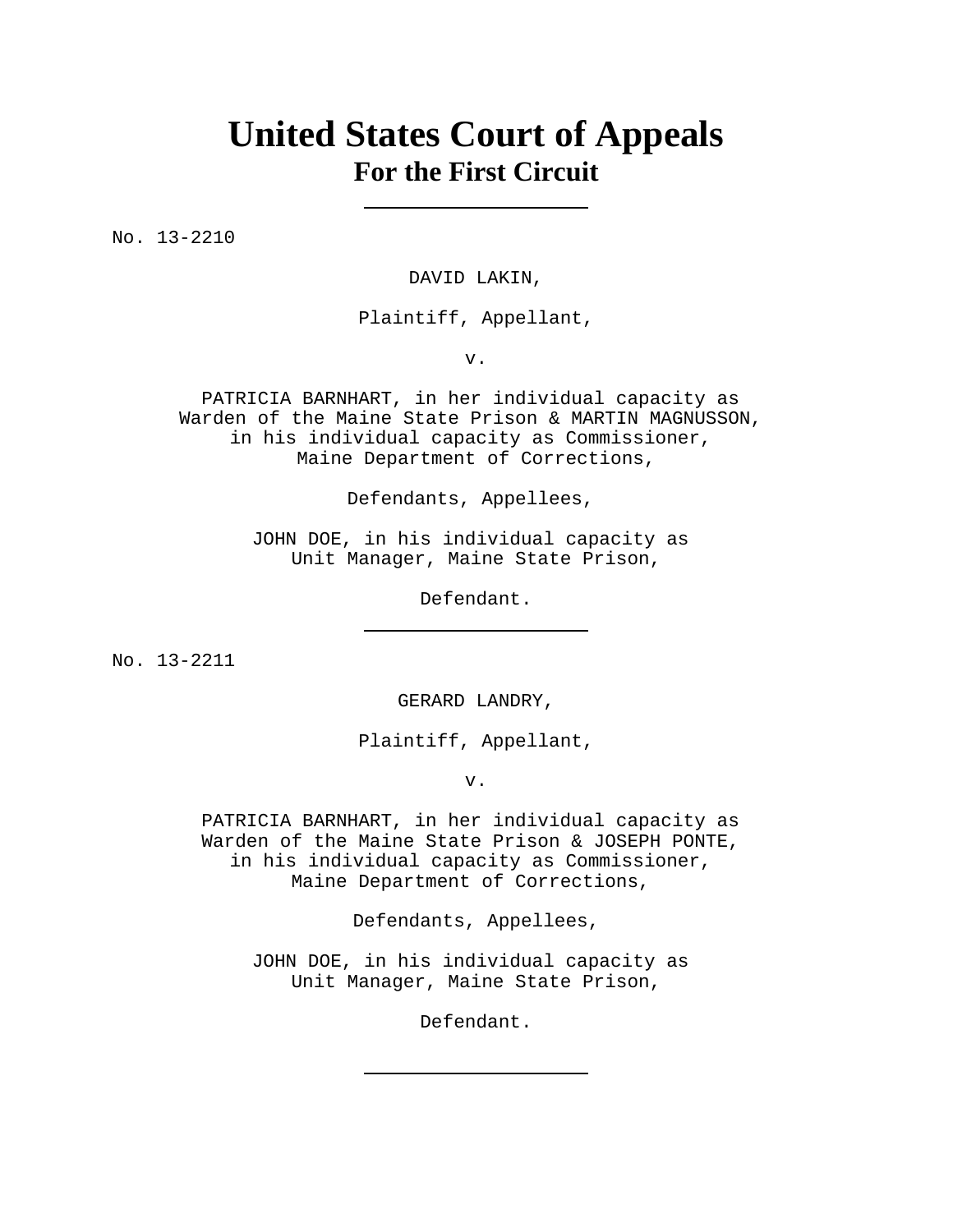## APPEALS FROM THE UNITED STATES DISTRICT COURT FOR THE DISTRICT OF MAINE

[Hon. John A. Woodcock, U.S. District Judge]

Before

Thompson, Circuit Judge, Souter,<sup>\*</sup> Associate Justice, and Kayatta, Circuit Judge.

Verne Paradie for appellants.

James E. Fortin, Assistant Attorney General, with whom Janet T. Mills, Maine Attorney General, was on brief, for appellees.

July 7, 2014

<sup>\*</sup> Hon. David H. Souter, Associate Justice (Ret.) of the Supreme Court of the United States, sitting by designation.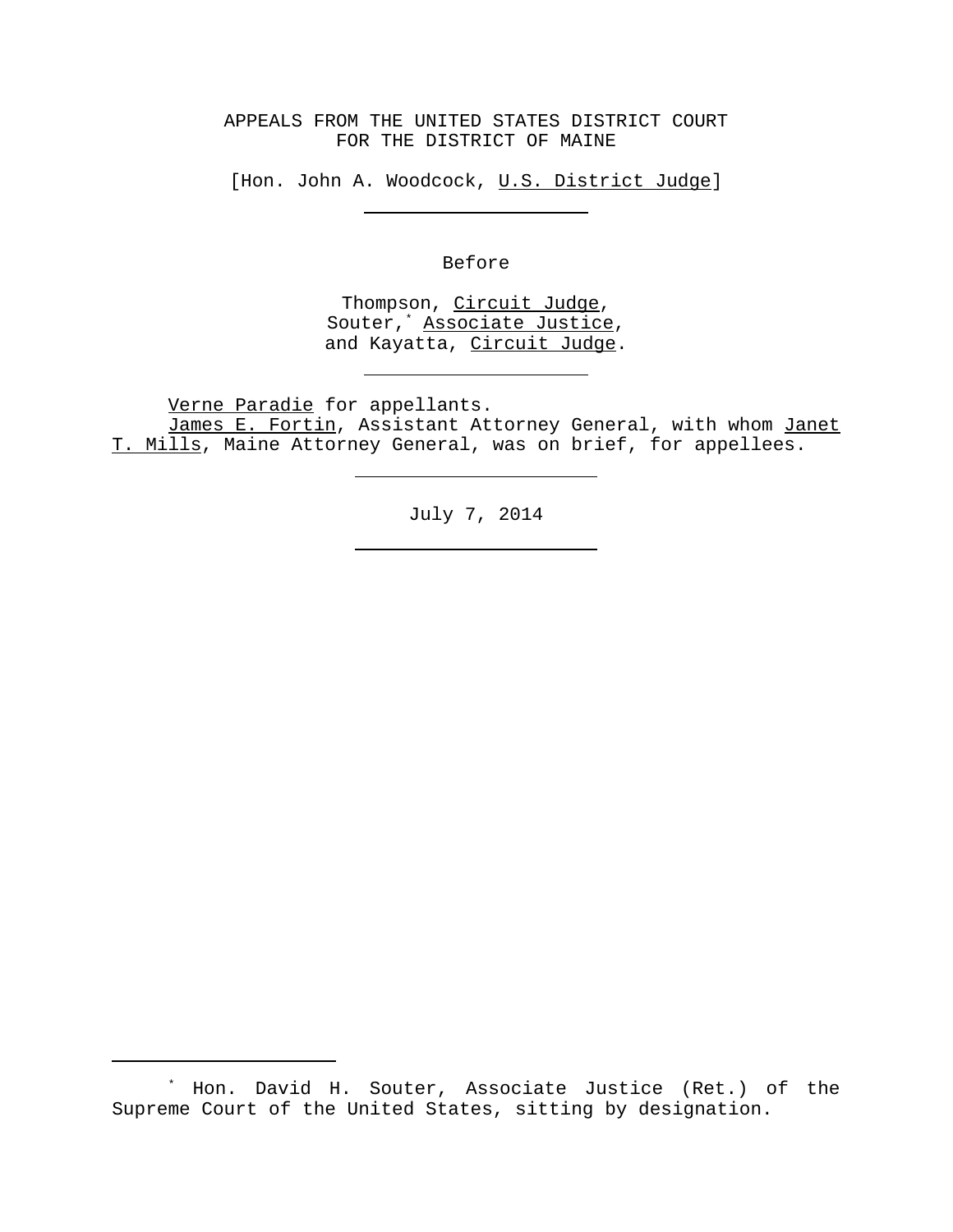#### **SOUTER, Associate Justice.**

The appellants in these consolidated cases, David Lakin and Gerard Landry, are inmates in the Maine State Prison. Their actions charge the appellees, officials in the Maine Department of Corrections, with deliberate indifference to a substantial risk that inmates would use padlocks issued to them by the Prison to assault fellow inmates such as the appellants. See Farmer v. Brennan, 511 U.S. 825 (1994). We agree with the district court that Lakin and Landry have failed to raise a triable issue of substantial risk of assault by padlock and therefore affirm the summary judgment for appellees.

I.

While inmates at the Maine State Prison, David Lakin and Gerard Landry each suffered serious injury in assaults by other inmates using prison-issued padlocks as weapons. In 2010, Lakin was assaulted by two or possibly three others, at least one of whom struck Lakin in the head, face and neck with a padlock. Roughly a year later, Landry was assaulted by another inmate who struck Landry's head and torso with a padlock.

From January 2004 through June 2012, there were at least 372 reported inmate-on-inmate assaults at the Prison, in at least 17 of which padlocks were weapons. Beginning in 2007 and extending through 2012, the total number of all varieties of reported assaults at the Prison rose significantly from past levels, with at

-3-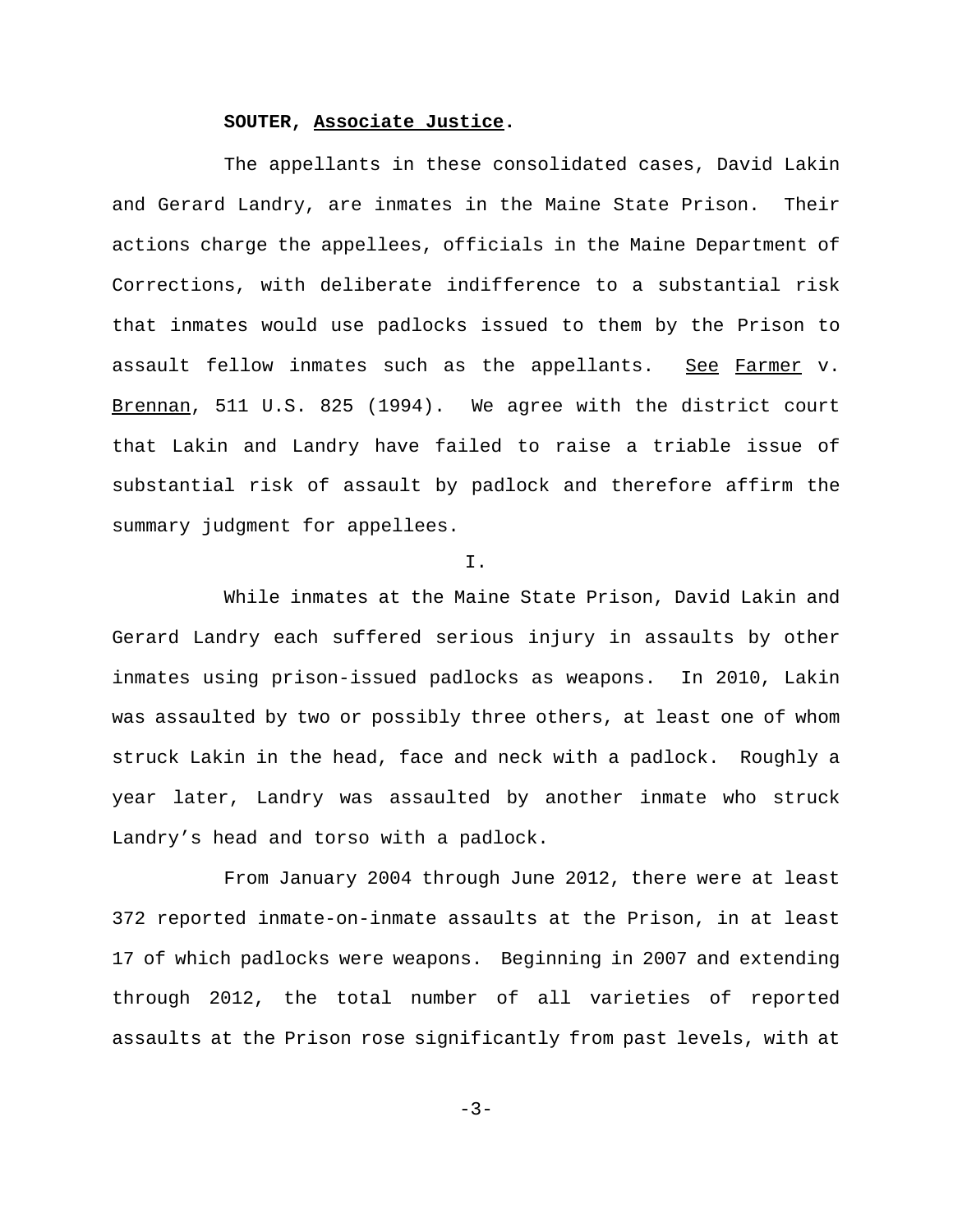least 25 in 2007, 28 in 2008, 50 in 2009, 49 in 2010, 52 in 2011, and 86 in the first nine months of 2012. $^1$  There were generally no more than two reported padlock assaults annually during this sixyear time period, with the notable exception of 2010, when six were reported. See Lakin v. Barnhart, 2013 WL 5407213, at \*1 (D. Me. 2013) (noting that there were no reported padlock assaults in 2007, two in 2008, two in 2009, six in 2010, one in 2011, and one in 2012); Landry v. Barnhart, 2013 WL 5407220, at \*1 (D. Me. 2013) (same). The summary judgment record does not contain any indication of the level of violence that is customary or generally to be expected at prisons the size and character of Maine's.

Nor does the record serve to explain the spike in violence culminating in the general level for 2012 or the six padlock assaults in 2010. One can only say that the overall violence accelerated roughly with the arrival of a new warden, appellee Patricia Barnhart, whose tenure began in 2009 and continued through the close of discovery in 2012. Barnhart was a successor of appellee Martin Magnusson, who served as Commissioner

 $1$  The Maine Department of Corrections maintains a database of reported inmate-on-inmate violence. The parties agree that the database does not capture the full spectrum of violence that occurs in the Prison. The statistics on reported assaults cited here include the figures from the database, with the assaults on Lakin and Landry added. See Lakin v. Barnhart, 2013 WL 5407213, at \*1 (D. Me. 2013); Landry v. Barnhart, 2013 WL 5407220, at \*1 (D. Me. 2013).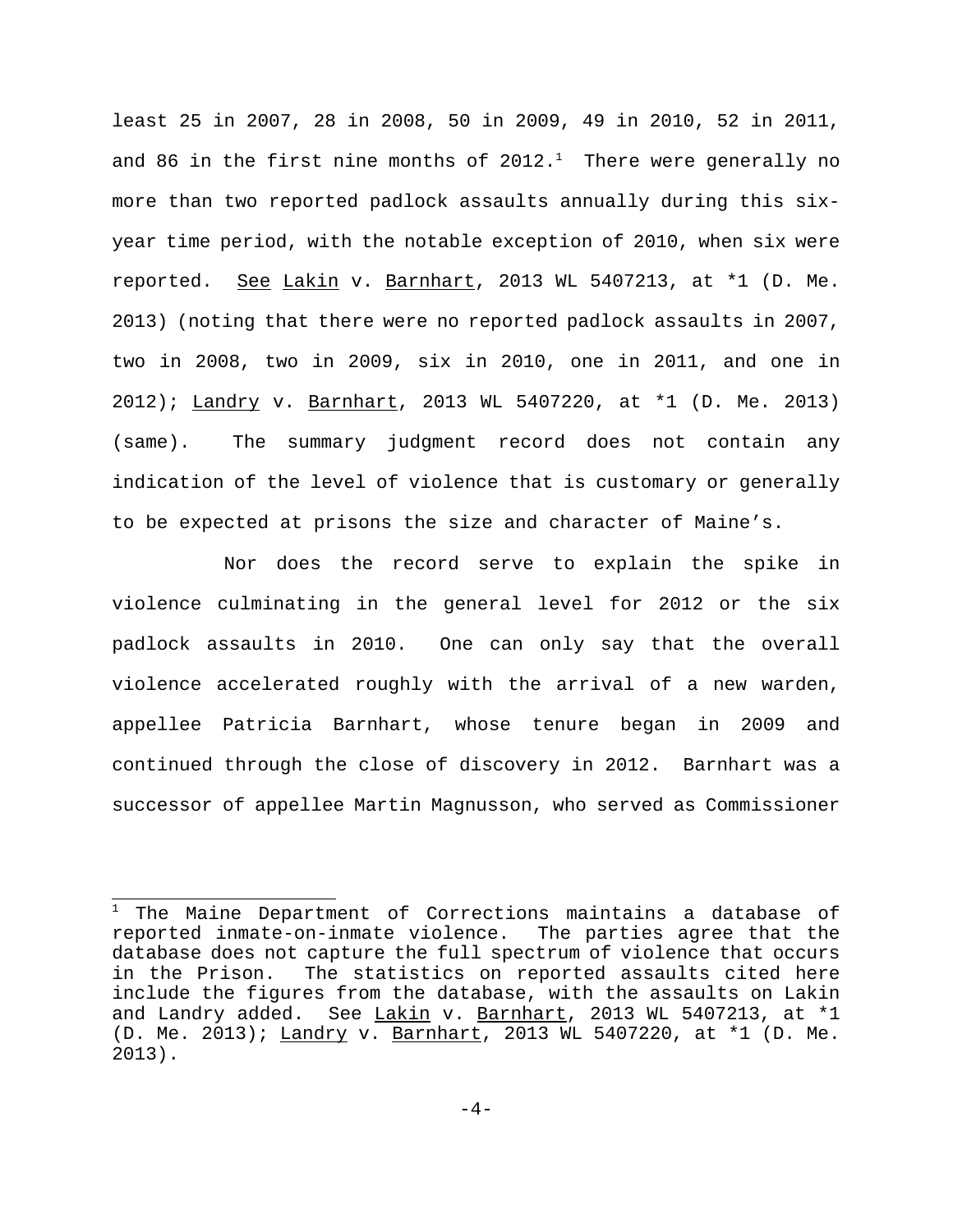of the Maine Department of Corrections until he retired in 2011 and was replaced by appellee Joseph Ponte.

The record does disclose, however, why padlocks get into prisoners' hands. Maine law requires prison authorities to provide inmates with reasonable means to secure their belongings safely. See 34-A M.R.S. §3031(7) ("Any person residing in a correctional or detention facility has a right to  $. . . [a]$  reasonably secure area for maintenance of permitted personal effects."). The Prison accordingly has a longstanding practice<sup>2</sup> and informal policy of issuing footlockers with padlocks to all inmates except those housed in segregated units.<sup>3</sup> See Appendix in No. 13-2211 ("App'x") at 18 (quoting the Prison Handbook: "The prisoner is responsible to secure his personal property in his assigned storage box with [a] padlock when leaving his cell.").

Although they knew that inmates sometime used padlocks to assault other prisoners, Magnusson and Barnhart were both of the opinion that providing padlocks actually lowers the level of violence by reducing theft, which often precipitates inmate

 $2$  The record does not contain precise information on when the practice began. However, it was extant well before Barnhart began her tenure as Warden. The record indicates that Magnusson was employed by the Maine Department of Corrections in the early 1970s and that the practice has been in effect "for as long as [he] can remember." App'x 18, 29-30.

<sup>&</sup>lt;sup>3</sup> The policy does not extend to the most dangerous prisoners, who are housed in segregation, because those inmates are allowed very few personal possessions and are kept "locked down" most of the time. App'x 19.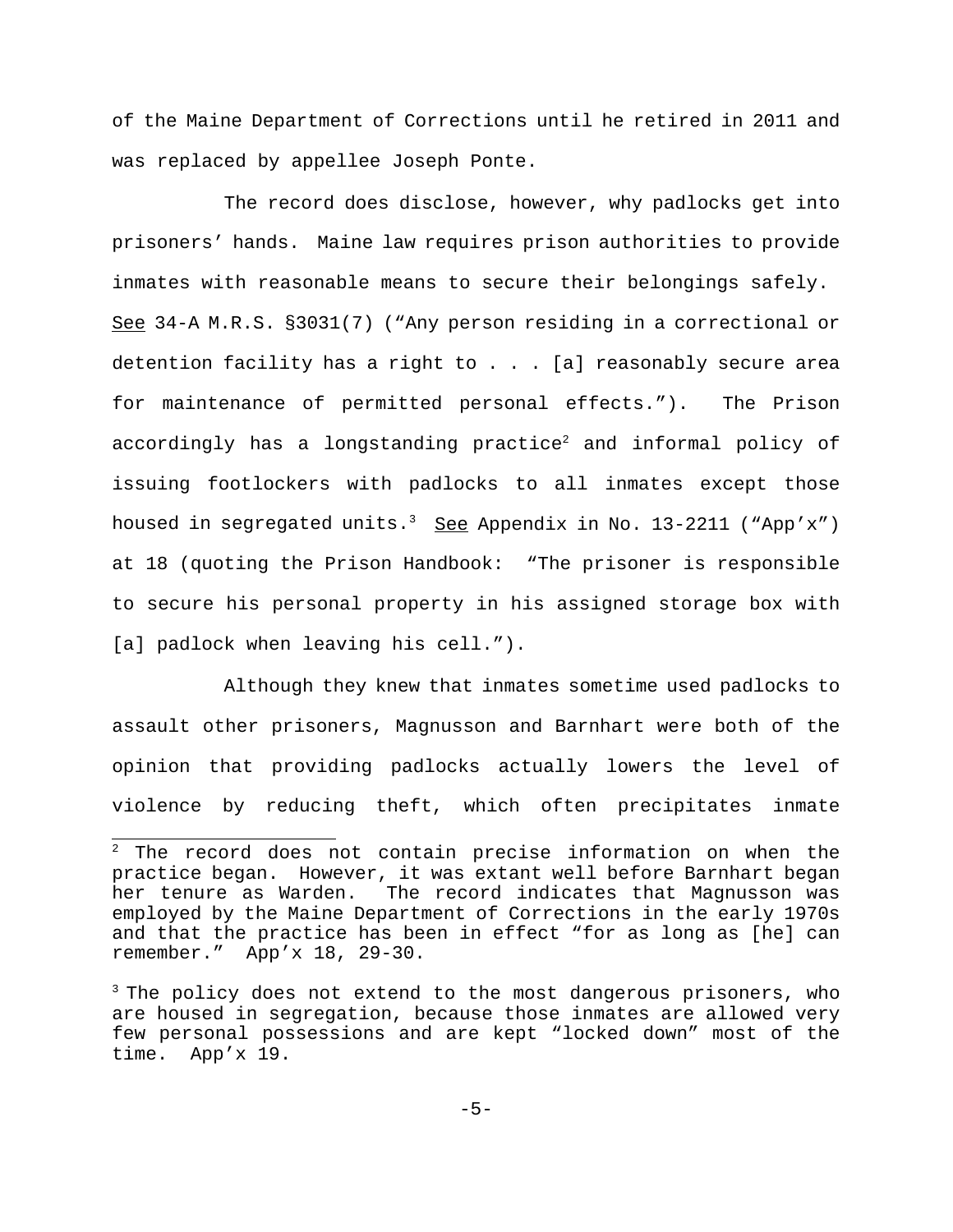conflict. The pertinence of this general observation is uncertain, however, since both Lakin and Landry were housed in the Prison's "close custody" unit, where prisoners with "serious" criminal backgrounds are placed. App'x 102. Inmates in that unit are kept in individual cells that lock automatically when the doors are closed. Accordingly, only around half of the inmates in the unit actually use the padlocks to secure their belongings. In the experience of Dwight Fowles, the manager of the close custody unit, theft "happens from time to time" in the unit but is "not a real regular occurrence." App'x 111.

The Prison has no practice or policy of taking away a padlock for any reason, even after the inmate has used it to assault another prisoner. Barnhart testified that she sees no need to take away such an inmate's padlock, because the inmates are "in a prison where if they want to find a weapon, they will find a weapon." App'x 103. Instead, the Prison relies on a number of policies designed to deter inmate violence, such as specific housing placements, segregation of particularly dangerous inmates, and individual management plans.

## II.

#### A.

Lakin and Landry filed complaints in federal district court under 42 U.S.C. § 1983 and the Maine Civil Rights Act, 5 M.R.S. § 4682, pleading violations of their Eighth Amendment

-6-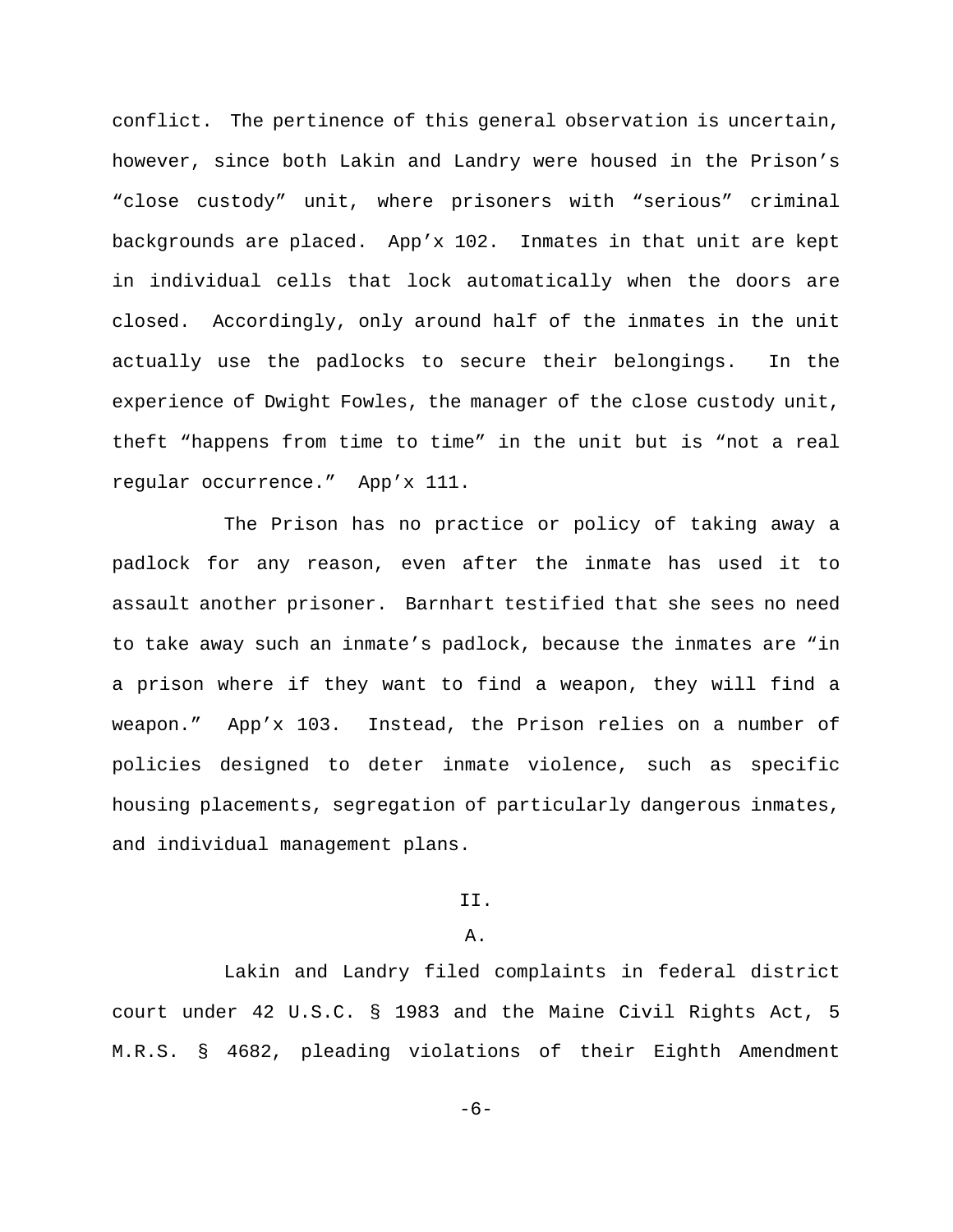rights.4 The complaints charge that appellees' failure to take adequate measures to protect inmates at the Prison from padlock assaults violated Lakin's and Landry's Eighth Amendment right against subjection to cruel and unusual punishment. Specifically, Lakin and Landry alleged that defendant "prison officials were aware of the use of padlocks as weapons in inmate assaults on each other, but despite that knowledge, continued to allow inmates to possess such items and continued to disburse such items to inmates entering prison." App'x 13.

B.

Following discovery, the magistrate judge recommended that appellees' motions for summary judgment be granted. The magistrate found that "the number of padlock assaults per year has typically been relatively low," and concluded that the joint "summary judgment record does not demonstrate a long-standing

<sup>&</sup>lt;sup>4</sup> Lakin and Landry have at all times been represented by the same counsel, and their complaints are virtually identical, other than their different recitations of the facts relating to the assaults each suffered. Compare Appendix in 13-2211, at 11-15 (Landry Complaint) with Appendix in 13-2210, at 12-16 (Lakin Complaint). Lakin's and Landry's cases were classified as related, assigned to the same district court judge and referred to the same magistrate judge for purposes of managing discovery. The magistrate judge, on the parties' joint motion, consolidated the cases for purposes of allowing joint discovery "on the issue of defendants' policy of issuing padlocks to inmates at the Maine State Prison." Report of Telephone Conference and Amended Scheduling Order, Dkt No. 27, Lakin v. Barnhart, 11-cv-00332; Dkt No. 25, Landry v. Barnhart, 12-cv-00016. On appeal, the parties filed separate briefs in the two cases, but the briefs are, again, virtually identical other than their recitations of the facts relating to the assaults. We resolve Lakin's and Landry's appeals by joint opinion.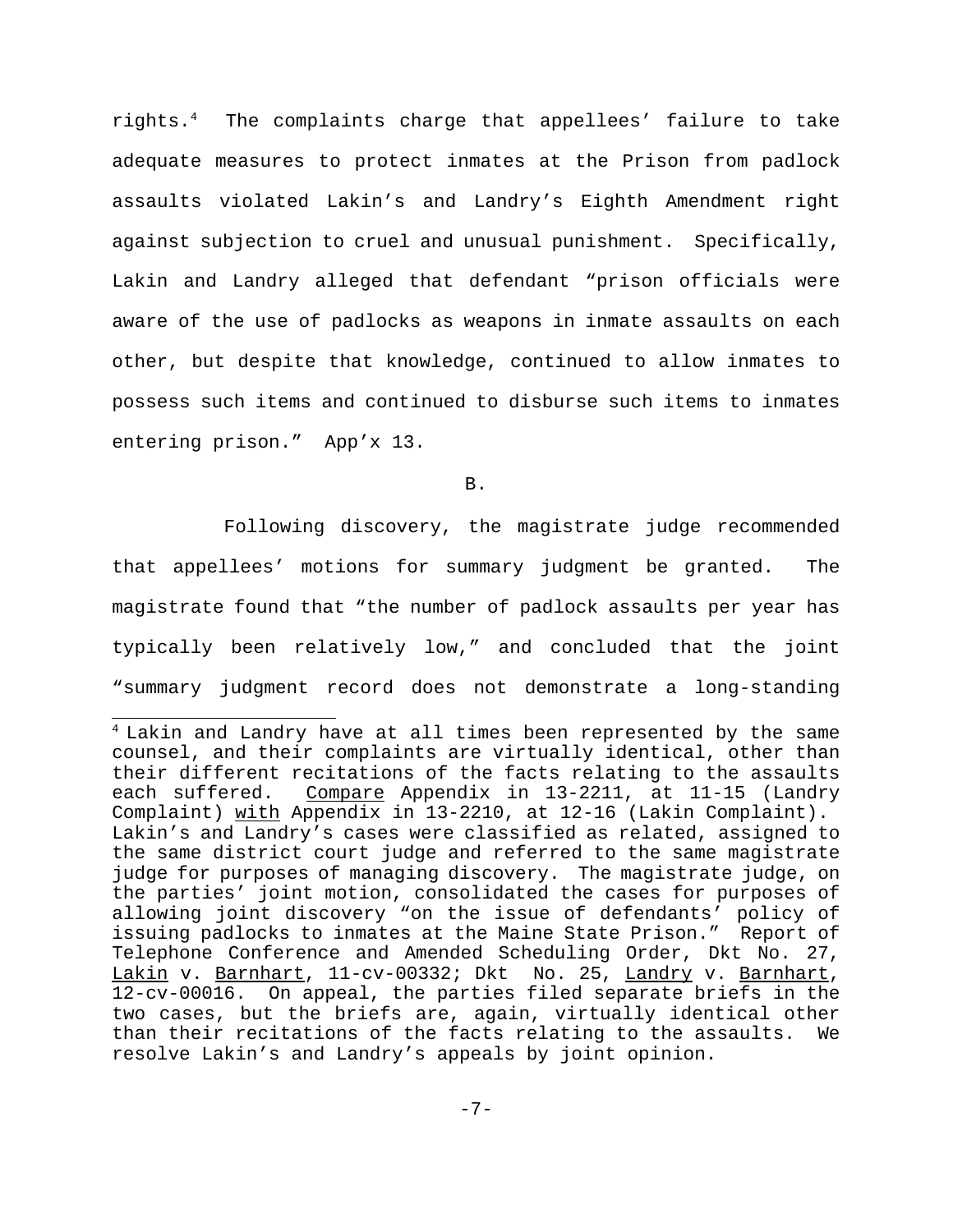history of frequent padlock assaults." Lakin, 2013 WL 5407213, at \*14-15; Landry, 2013 WL 5407220, at \*14-15. The magistrate therefore recommended dismissal of the claims because there were no issues of fact with the potential to meet a plaintiff's burden of demonstrating that the Prison's policies and practices created a "substantial risk" that they would be assaulted with a padlock. At the same time, the magistrate cautioned that her conclusion was merely "a reflection upon the snapshot presented by the summary judgment record" and was not to be construed "as foreclosing any future challenge to the padlock policy" supported by an adequate record. Lakin, 2013 WL 5407213, at \*15; Landry, 2013 WL 5407220, at \*15.

The district court, again in separate but materially identical opinions, adopted the magistrate's recommendations and granted appellees' motions for summary judgment dismissing the complaints. The district court "agree[d] with the Magistrate Judge" that the summary judgment record was insufficient to "generate[] a genuine dispute of material fact" as to whether "providing inmates with padlocks subjected [Landry and Lakin] to conditions posing a substantial risk of serious harm" in violation of the Eighth Amendment. Lakin, 2013 WL 5407213, at \*7; Landry, 2013 WL 5407220, at \*7. We review the district court's judgment de novo, under the rule that summary judgment is called for when "there is no genuine dispute as to any material fact and the movant

-8-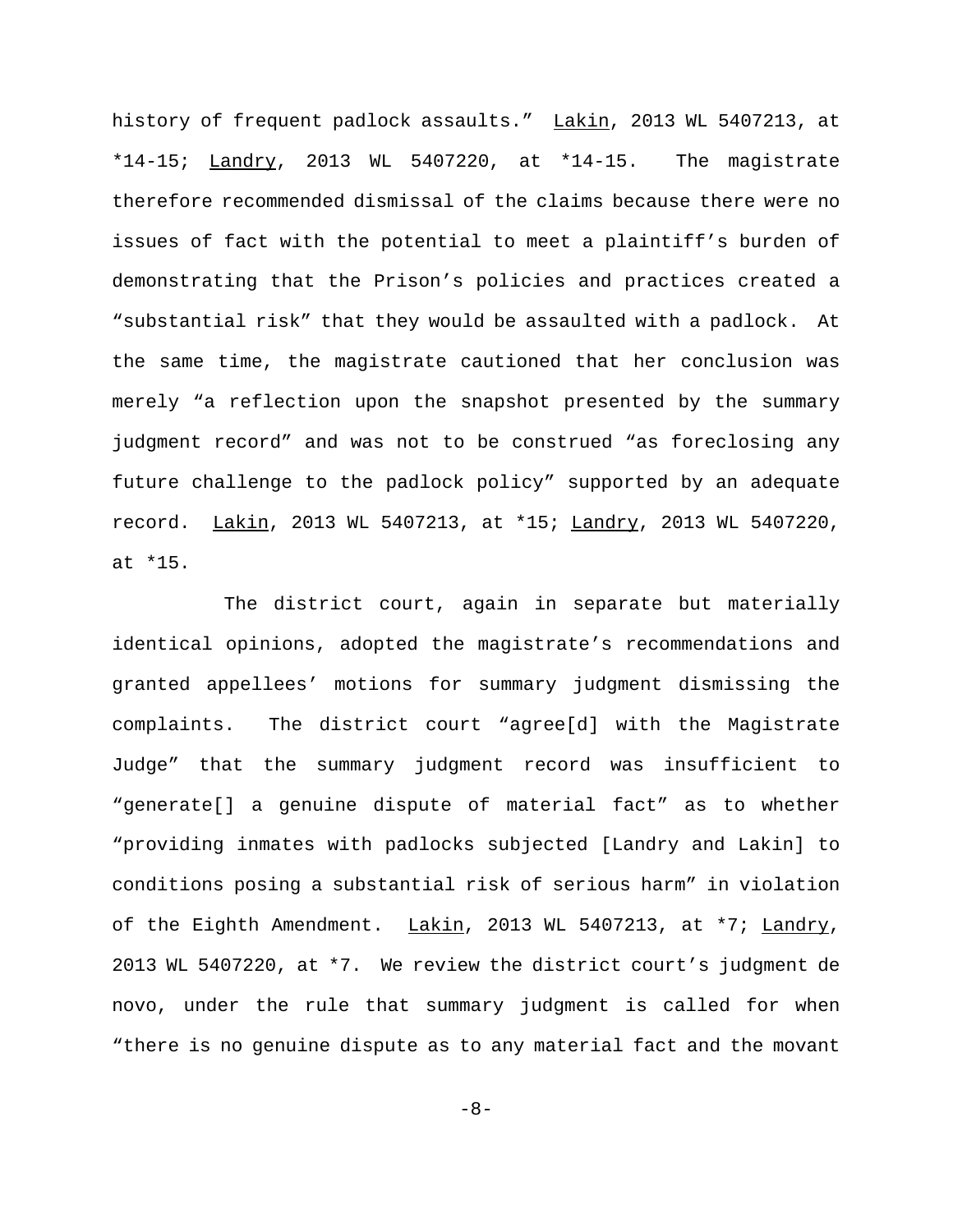is entitled to judgment as a matter of law." Fed. R. Civ. P. 56(a).

- III.
- A.

Under the Eighth Amendment, "prison officials have a duty to protect prisoners from violence at the hands of other prisoners." Farmer v. Brennan, 511 U.S. 825, 833 (1994) (quoting Cortes-Quinones v. Jimenez-Nettleship, 842 F.2d 556, 558 (1st Cir. 1988) (ellipsis omitted)); see also ibid. ("Having incarcerated persons with demonstrated proclivities for antisocial criminal, and often violent, conduct, having stripped them of virtually every means of self-protection and foreclosed their access to outside aid, the government and its officials are not free to let the state of nature take its course." (internal citation, quotation marks, and brackets omitted)). Not "every injury suffered by one prisoner at the hands of another," however, "translates into constitutional liability." Id. at 834. Instead, a prison official violates an inmate's Eighth Amendment right against cruel and unusual punishment "based on a failure to prevent harm" to the inmate only under two circumstances: "the inmate must show that he is incarcerated under conditions posing a substantial risk of serious harm," and the prison official must have acted, or failed to act, with "deliberate indifference to inmate health or safety." Ibid. (internal quotation marks omitted).

-9-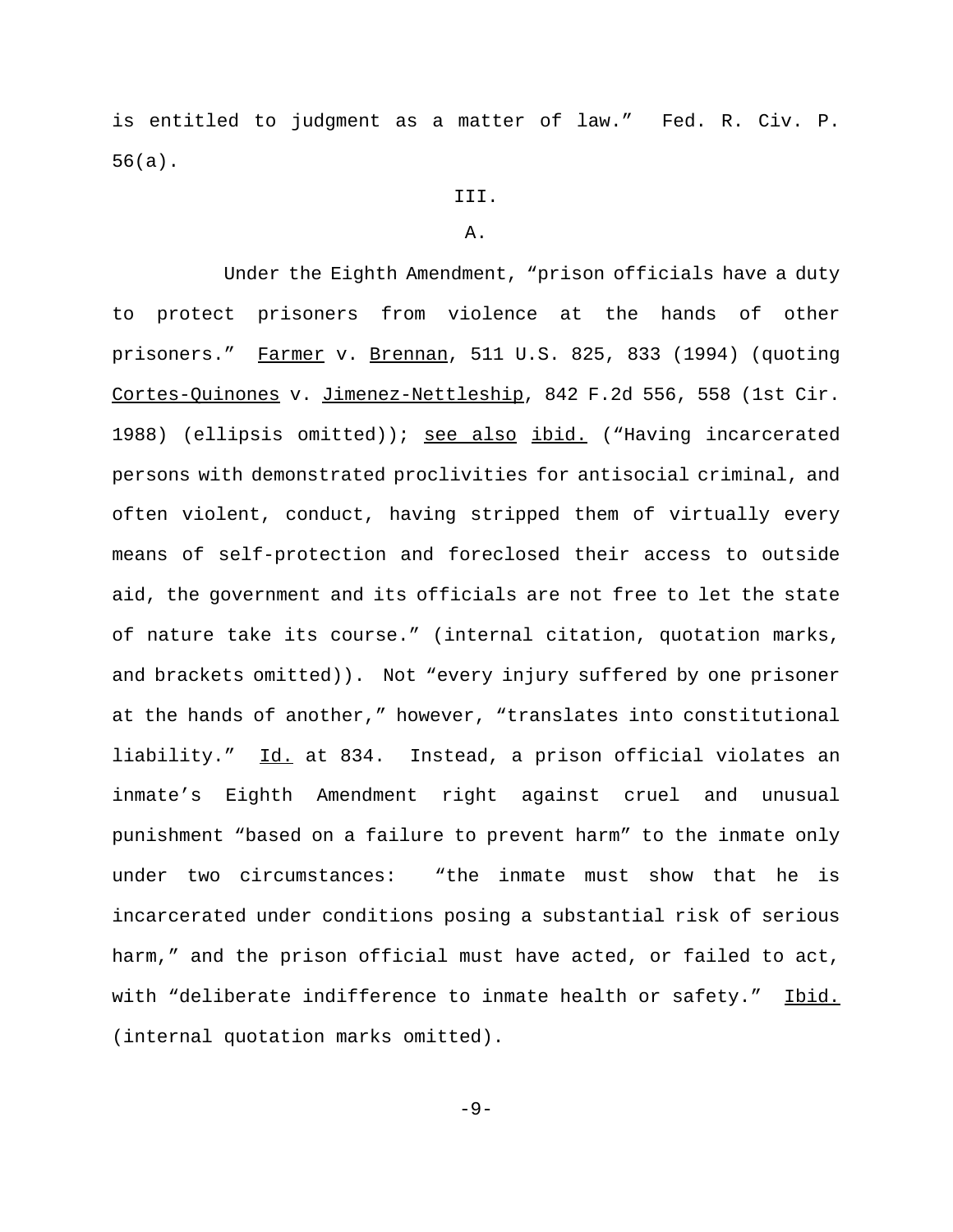The complaints make clear that the only source of substantial risk alleged and at issue here is the Prison's policy and practice of issuing padlocks to inmates, despite appellees' knowledge that "several inmates at the . . . Prison have been assaulted by other inmates using padlocks as weapons." App'x 13. But the complaints do not allege, nor do Lakin and Landry assert on appeal, any practice or policy on the part of the Prison that might account for the rise in padlock assaults in 2010, and the pleadings and briefs do not attempt to connect the overall increase in violence at the Prison from 2007 to 2012 as an explanatory context to the claims that are pleaded in the complaints. For that matter, the complaints do not mention the overall spike in violence that occurred in the Prison from 2007 to 2012, and neither Lakin nor Landry has ever proffered any explanation for the dramatic upswing; they do not allege that the arrival of appellee Barnhart as the Prison's new warden is pertinent to the sequence of violence over that period, nor is there any indication in the summary judgment record of an arguably relevant change in Prison practice or policy following the arrival of the new Prison administration. Thus, what is at stake in this appeal is the constitutionality of the Prison's padlock policy and practice, as viewed in a spare record, nothing more.

B.

 $-10-$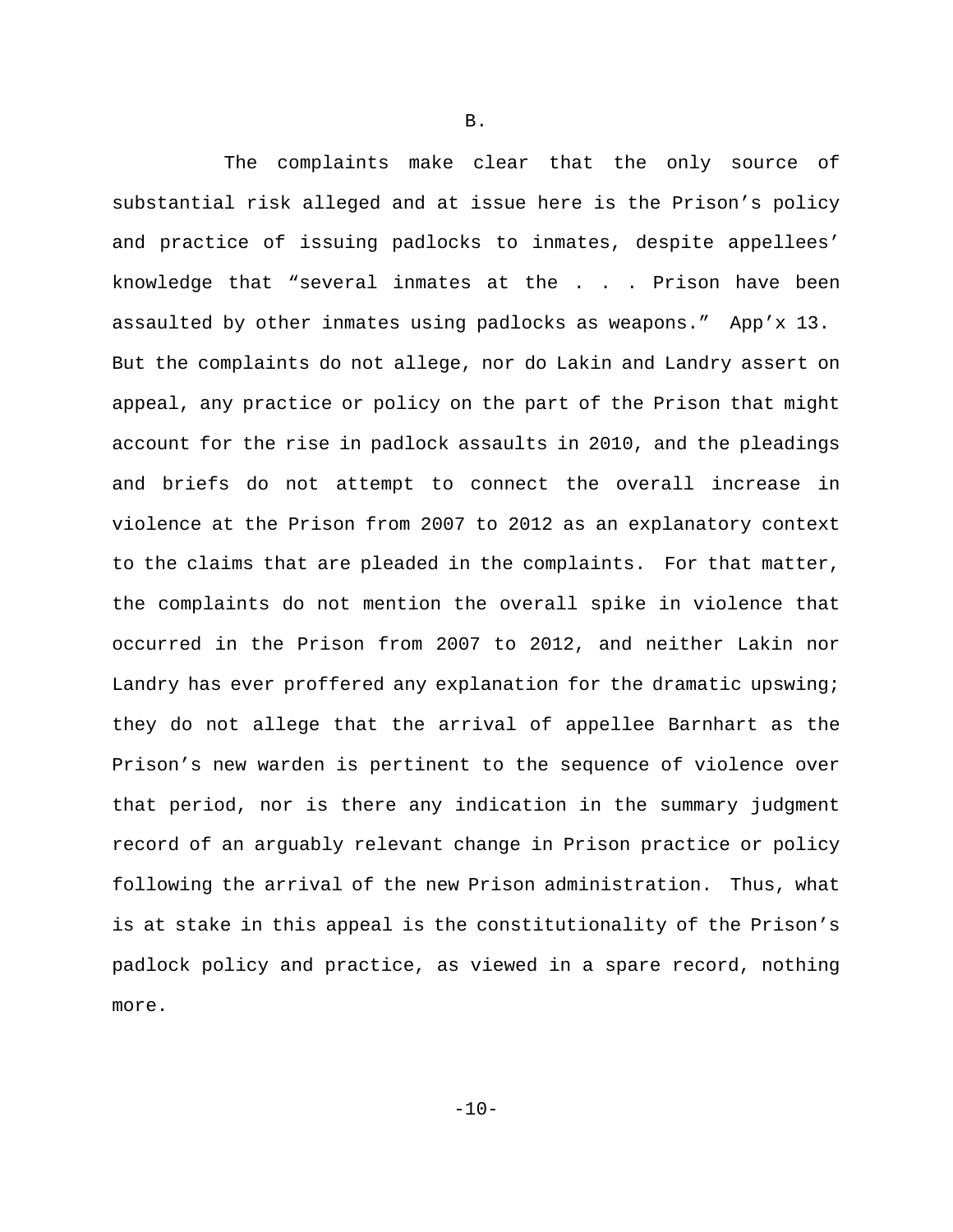The district court granted summary judgment for appellees based on its determination that the summary judgment record described no ground on which a reasonable jury could conclude that inmates at the Prison faced a substantial risk of being assaulted with a padlock by their fellow inmates. That determination was sound.

The Supreme Court has characterized a "substantial" risk as one that is "objectively intolerable," Farmer, 511 U.S. at 846, and in a case much like this at least one of our sister Circuits has equated a "substantial" risk with one that is "pervasive," see Beaton v. Tennis, 460 F. App'x 111, 114-15 (3rd Cir. 2012) (affirming grant of summary judgment dismissing Eighth Amendment claim concerning the danger of padlocks in prison, where assaults involving a padlock "typically occur[red] at a rate of 1 or 2 per year").

This Circuit has not yet had occasion to attempt precision in explaining when the risk of violence among inmates is sufficiently "substantial" to satisfy the first prong of Farmer, and we need not close in on it now. It suffices, rather, to say that, wherever the line between substantial and insubstantial risks may lie, the risk as described here falls well within the zone of those too insubstantial for an Eighth Amendment claim. As already recounted, the annual occurrences of padlock assaults at the Prison

C.

-11-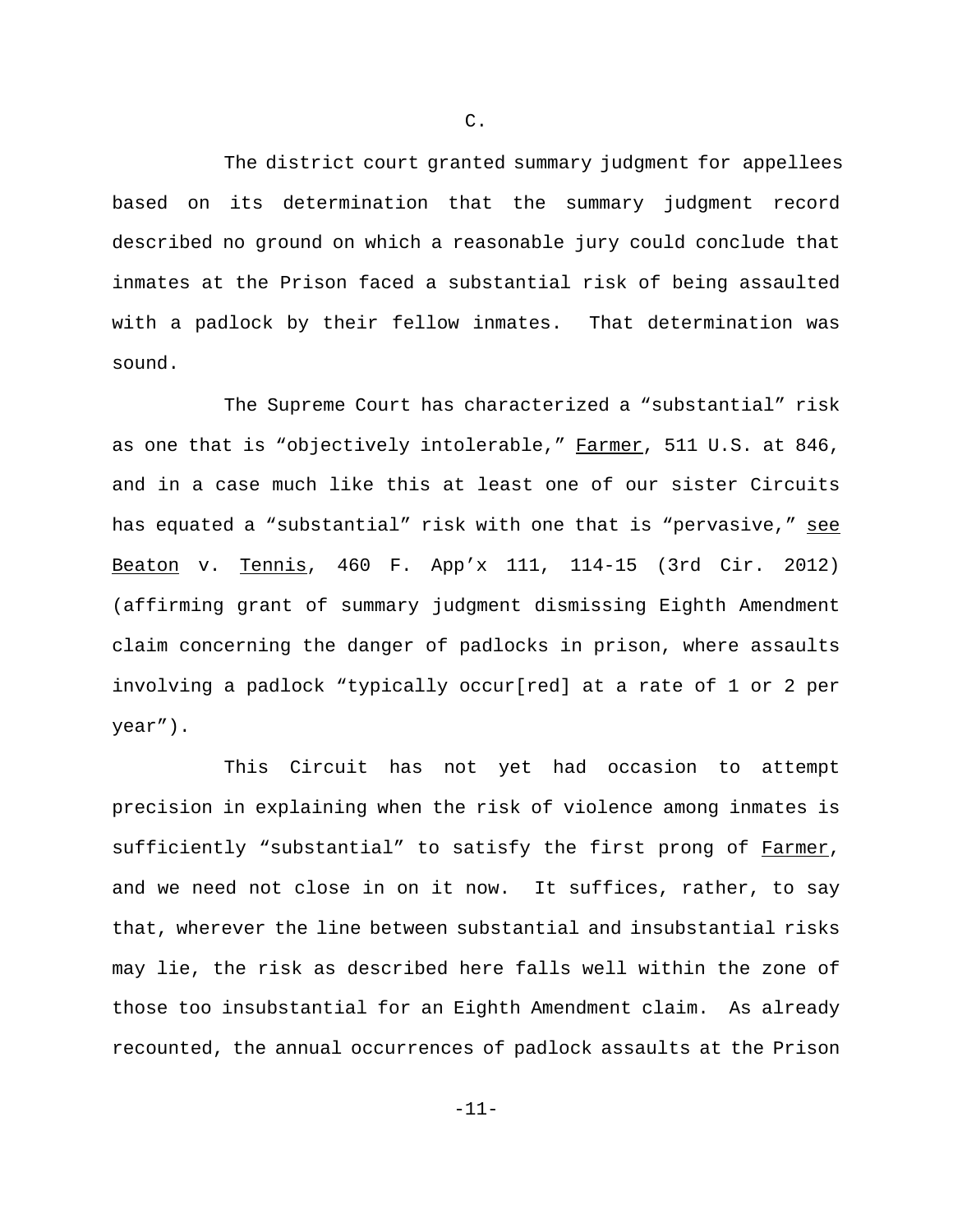have generally been few, both in absolute number and as a percentage of the total inmate violence. There were only six such assaults even at the height of disorder, in 2010, and the numbers quickly receded to their norm of one or two annually. To be sure, one assault, of any sort, is unacceptable, and there is no dispute that these assaults caused Lakin and Landry serious harm. But we cannot say that a small number of assaults involving the use of a particular prison-issued item, without more, is sufficient to sustain the conclusion that providing the item without restriction created "conditions posing a substantial risk of serious harm" rising to the level of constitutional violation. Farmer, 511 U.S. at 834.

Whether "more" evidence in appellants' favor might have been presented, we simply do not know. Given the low numbers involved, it seems unlikely that a stronger case for substantiality could have been made out, but in any event no such information was presented. The record, for example, is bare on (i) the population of inmates over time, whether fluctuating or steady; (ii) the level of violence that might be expected at an institution the size and character of the Prison; (iii) any change in the violent potential of inmates housed in the Prison; (iv) any relevant changes in the Prison's practices or policies that might account for the increase in overall inmate violence, the rise in padlock assaults in 2010,

-12-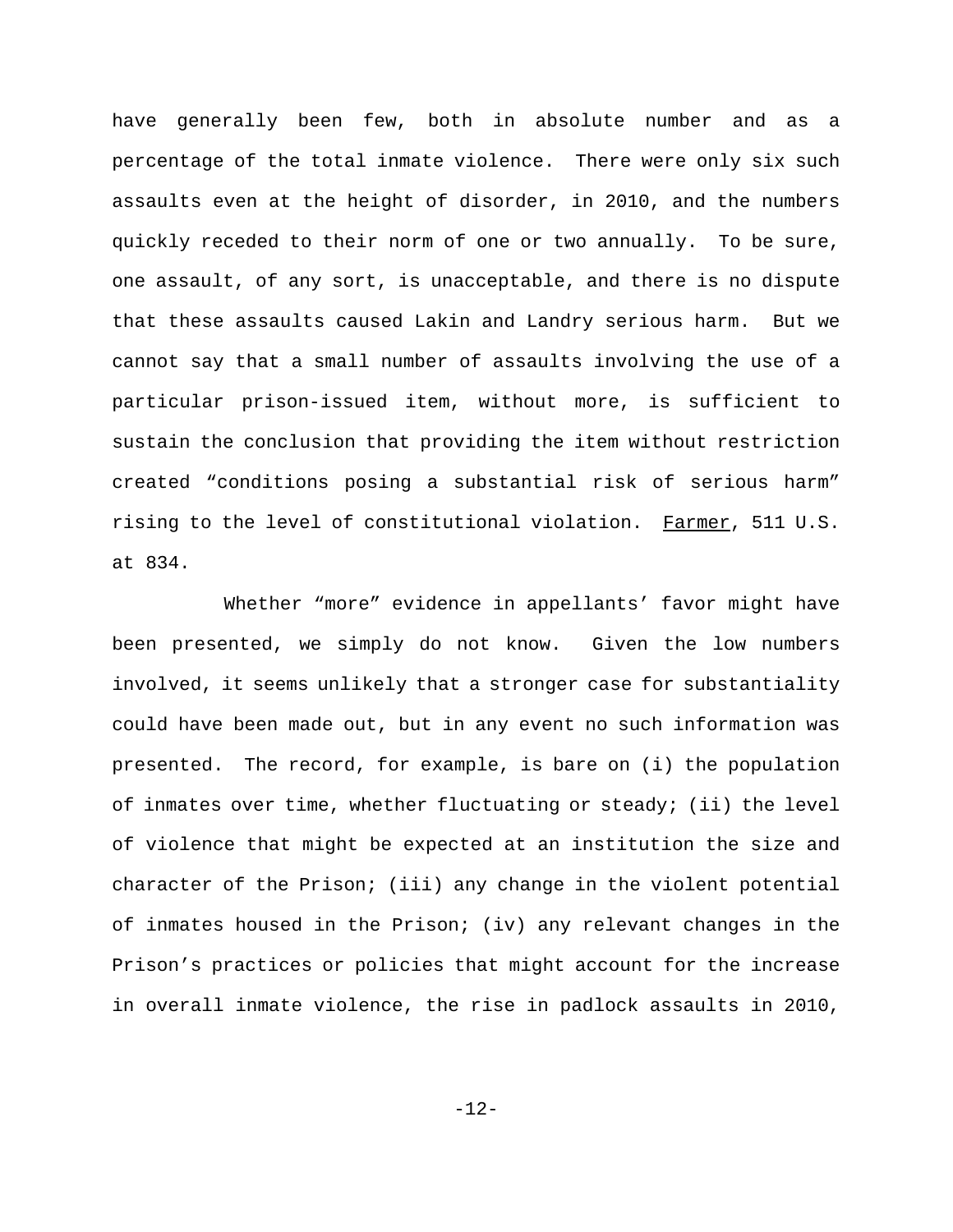or their drop thereafter; and  $(v)$  any explanation for the sequence of developments correlated with Barnhart's arrival as warden.

To be clear, we do not suggest that there is some freestanding, numerical threshold (ex ante or ex post) for the level of violence among inmates that is necessary for its risk to be considered "substantial" under Farmer. After all, Farmer itself involved a sui generis danger that apparently had never before materialized at the institution involved. See id. at 829-30, 848 (a biological male transsexual who "project[ed] feminine characteristics," had been beaten and raped after being placed in the general male prison population at a high security prison). But not every risk carries an inherent threat at a substantial level, or of severity beyond the norms, and here the only record evidence Lakin and Landry offer to suggest that the risk of padlock assaults was "substantial" is the relatively low frequency with which they occurred at the Prison during the period leading up to the assaults they suffered. This, standing alone, does not create a genuine issue of material fact as to whether the risk was sufficiently substantial to support an Eighth Amendment claim under Farmer.<sup>5</sup>

<sup>&</sup>lt;sup>5</sup> Given our holding that Lakin and Landry did not make the showing sufficient to entitle them to a trial on the first condition necessary for liability under Farmer, we do not reach the separate question whether the appellee prison officials demonstrated "deliberate indifference" to the risk of inter-inmate padlock assaults. Farmer, 511 U.S. at 828. On appeal, Lakin and Landry focus almost exclusively on this second Farmer prong. It is enough to say that evidence and arguments exists on each side of this issue.